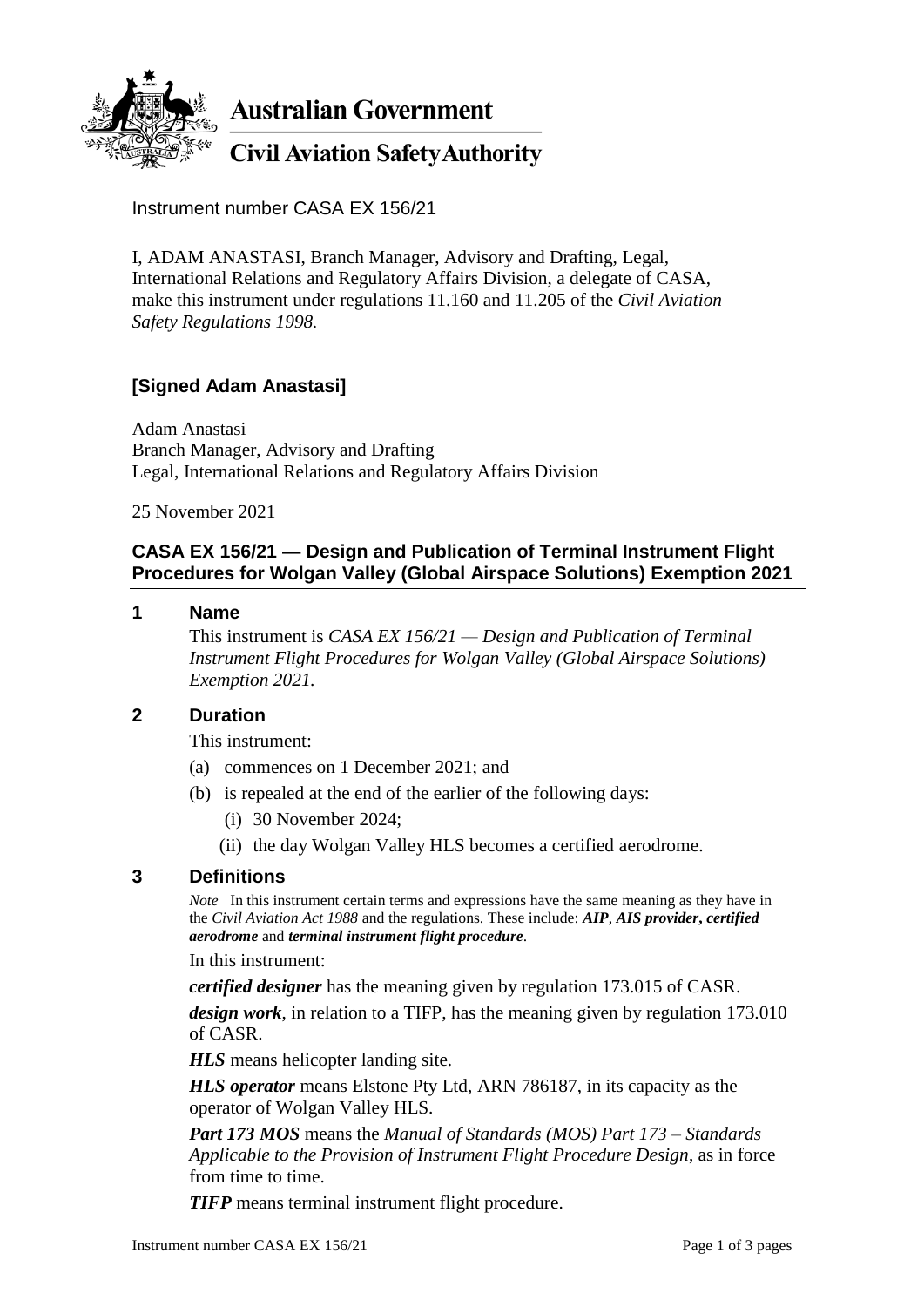*TIFP designer* means certified designer Global Airspace Solutions Pty Ltd, ARN 826936.

*Wolgan Valley HLS* means the Wolgan Valley helicopter landing site (YWVR).

#### **4 Exemptions**

(1) The TIFP designer is exempt from compliance with regulation 173.080 of CASR to the extent that the regulation requires the TIFP designer, in carrying on TIFP design work for Wolgan Valley HLS, to comply with the statements included in its operations manual that are to the effect of the statements mentioned in subparagraphs 2.1.1.1 (oa) (i) and (ii) of the Part 173 MOS.

*Note* Under regulation 173.080 of CASR, a certified designer must, in carrying on design work authorised under the designer's procedure design certificate, comply with the designer's operations manual. Under paragraph 2.1.1.1 of the Part 173 MOS, a certified designer must prepare an operations manual which includes a range of content. That content includes, relevantly in subparagraphs 2.1.1.1 1 (oa) (i) and (ii), a statement to the certified designer's staff to the effect that:

- (i) a design for a type of terminal instrument flight procedure (TIFP) (other than one for use in a specialised helicopter operation or a ship's pilot PinS operation) may only be completed and given for verification, validation or publication for a certified aerodrome or a registered aerodrome; and
- (ii) the terms of paragraphs 6.1.3.3 and 6.1.4.1A of the Part 173 MOS must be followed as if they were part of the operations manual.

Although Wolgan Valley HLS is not a certified aerodrome, the TIFP designer has developed a TIFP for that HLS. Also, Wolgan Valley is not a registered aerodrome and cannot become a registered aerodrome because registrations of aerodromes by CASA no longer takes place. The exemption in subsection 4 (1) is intended to allow the TIFP designer to complete a TIFP for Wolgan Valley HLS and give the TIFP to Airservices Australia for publication of the TIFP in the AIP.

(2) The TIFP designer is exempt from compliance with subregulation 173.110 (1) of CASR to the extent that the subregulation requires the TIFP designer, in maintaining a TIFP for Wolgan Valley HLS, to follow the safety procedures mentioned in paragraphs 6.1.4.1A (a) and (b) of the Part 173 MOS.

*Note* Under subregulation 173.110 (1) of CASR, a certified designer is responsible for maintaining, in accordance with the standards for the maintenance of terminal instrument flight procedures set out in the Part 173 MOS, a terminal instrument flight procedure designed under the designer's procedure design certificate or for which that responsibility is transferred to the certified designer under regulation 173.215.

Under paragraph 6.1.4.1A of the Part 173 MOS, maintenance of a type of TIFP requires that, if a particular kind of written notification about an aerodrome is received from CASA, the following safety procedures must be followed:

- (a) withdrawal of the TIFP design for the aerodrome; and
- (b) written notification to the aerodrome operator that, in accordance with the maintenance requirements of this paragraph, the TIFP design has been withdrawn because the aerodrome was not a certified aerodrome or a registered aerodrome.

Wolgan Valley HLS is not a certified aerodrome or a registered aerodrome. Also, Wolgan Valley HLS cannot become a registered aerodrome because registrations of aerodromes by CASA no longer takes place. The exemption in subsection  $4(2)$  is intended to allow a Wolgan Valley TIFP to remain in place despite the TIFP withdrawal requirements for an uncertified or unregistered aerodrome.

(3) The exemptions are subject to the conditions mentioned in section 5.